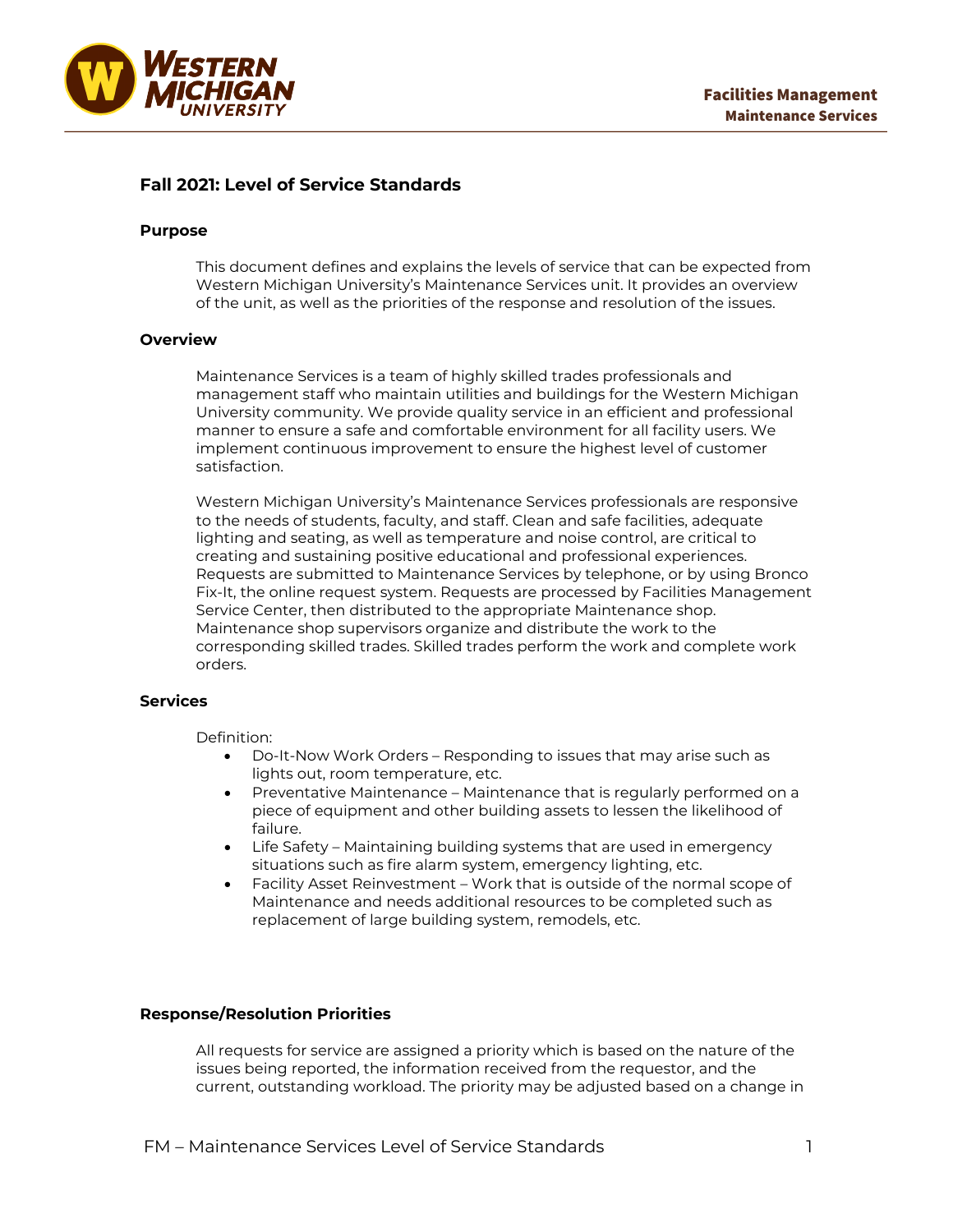conditions or circumstances. In some cases, a temporary solution may be implemented until a permanent resolution is achieved.

| <b>Priority Level</b> | <b>Scenario</b>                                                                                                              | <b>Response</b>                                                           |
|-----------------------|------------------------------------------------------------------------------------------------------------------------------|---------------------------------------------------------------------------|
| 1 - Critical/Same Day | System failure or safety hazard<br>that affects a portion of a building<br>with a potential of shutting down<br>the building | Immediate response, work until<br>condition is stable and/or<br>completed |
| $2 -$ Urgent          | Any requests within occupied in<br>classrooms.                                                                               | Respond within 10 days for<br>classrooms                                  |
| 3 - Normal            | Issues in classrooms or those that<br>create a minor inconvenience for<br>the building or learning/working<br>environment    | Completion within 10 business<br>days                                     |
| $4 -$ Planned         | Preventative maintenance work<br>done to keep building systems<br>working properly                                           | Scheduled work. Less PMs will be<br>completed than years prior.           |
| 5 – Deferred          | Miscellaneous building requests<br>that expand beyond the scope of<br>normal maintenance                                     | Assessed, prioritized, and<br>addressed on a yearly basis                 |

## **Payment for Services**

In general, there are no costs associated with routine maintenance. Costs associated with facility issues resulting from vandalism or misuse will be the responsibility of the identified individual or department.

Costs associated with services that exceed the scope of routine maintenance, such as a project or renovation, are paid for by the requesting department, for example:

- Installing special or dedicated department equipment
- Maintaining special or dedicated department equipment
- Furniture or work stations
- Appliances
- Office painting
- Carpeting replacement
- Damage of departmental equipment due to non-scheduled water damage or utility outages (i.e., computers from water break or equipment power surges due to power interruptions)

## **Key Performance Indicators**

Performance measures are established, measured, and reviewed for continuous improvement. The performance indicators focus on response time, work order backlog, completed work orders versus open work orders, and completed work orders by facility.